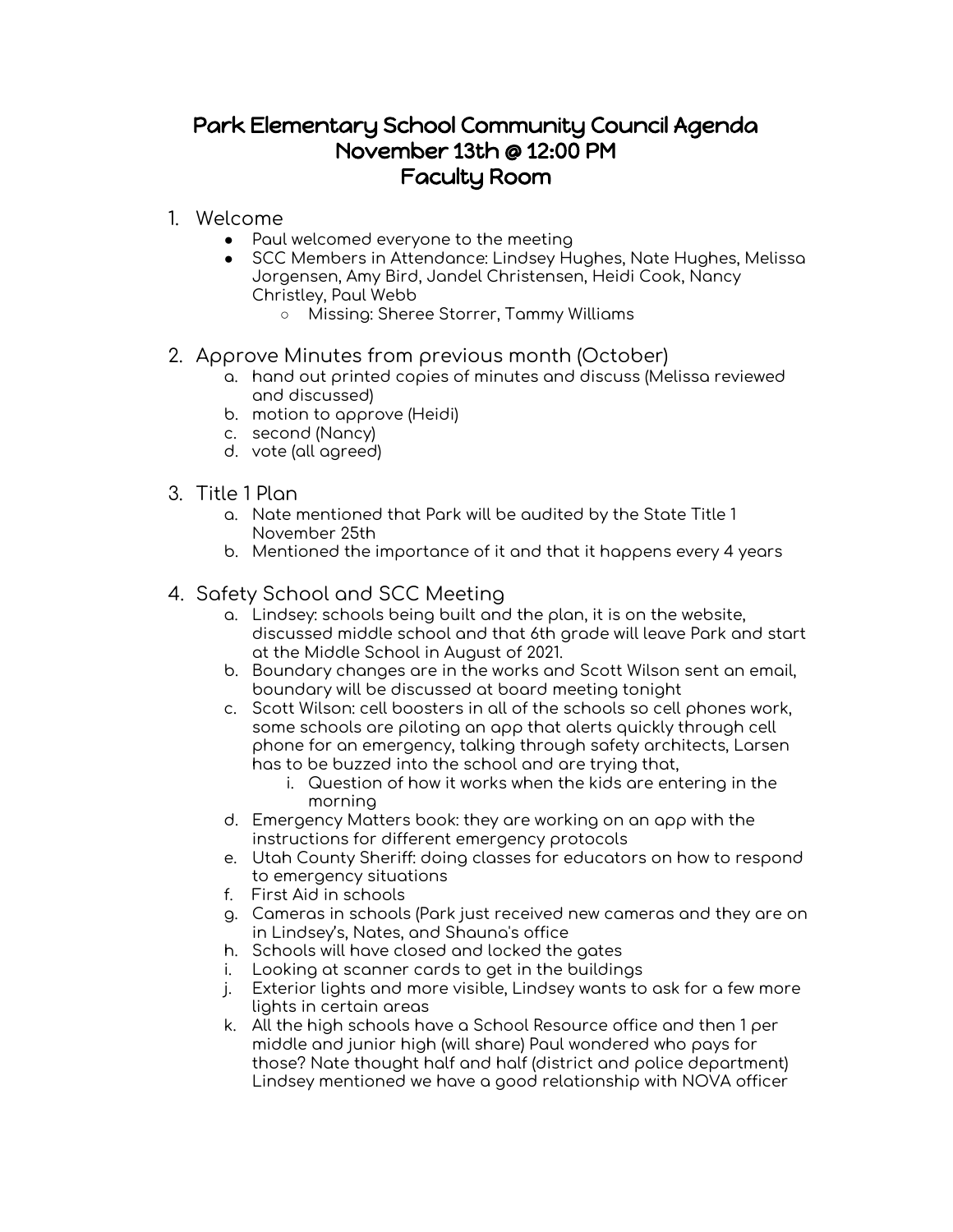- l. Heidi asked if bond money is being used in building security (new structural stuff)
- 5. Safe Technology
	- a. Update from Scott Wilson on technology, read the Safe Technology Utilization and Digital Citizenship in Public Schools for School Community Councils
	- b. LanSchool- Lindsey would like to look at that
	- c. Asked for any questions on School Safety and Digital Citizenship Responsibilities
		- i. Next meeting we will ask IT specialists, counselor and psychologists to come to the next meeting
		- ii. Nancy talked about stress class that was at Maple Mountain, mentioned they went over ways to discuss balance with digital
- 6. Net Smart Update
	- a. Scheduled for January 17th, not sure on funding
- 7. Crosswalk
	- a. Where crosswalks are and what we do and what the city runs
	- b. Paul asked that maybe we ask for an officer to come and sit on at the intersection
	- c. It is hard to get the city to do a crosswalk, could we add it to the Safe Walking Route
	- d. Maybe put a person out there with a STOP sign to help cross even without a crosswalk
	- e. Trained to hold a group of kids until so some cars can get in and out (Amy mentioned that her and Mrs. James have tried it) We need to pass that along to other staff members
	- f. Pick Up is okay
- 8. Family Engagement
	- a. A huge part of Title 1, it has changed names
	- b. Mentioned that they try to do things to get parents involved, but not a lot of involvement is happens
	- c. Want to try something new and want their feedback… Literacy Night with lots of books and every kid to get one, would be a January/February activity, (incentive with baskets and then if they do come their name goes in a drawing), different book activities in the classroom
	- d. You can go to different classes from the community and had them read books to the students and they could go and listen. Ideas for community readers are Mayor, Community Workers, Mike McKell, Deidre Henderson
	- e. How do we get parent involvement and engagement: Demographic, Parents are working and can't always attend the events, student encouragement incentives
- 9. RISE Data (if time permits)
	- a. Next time